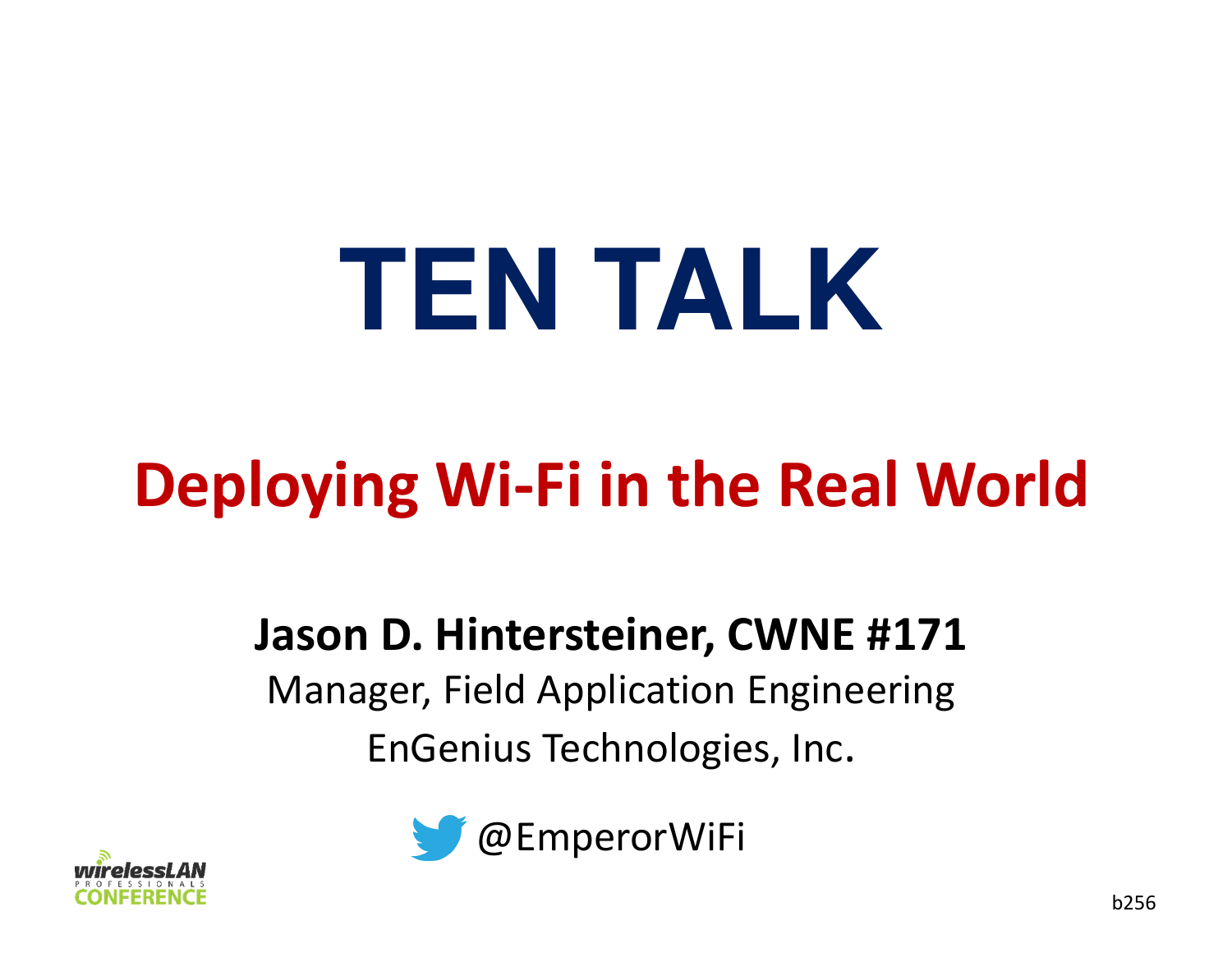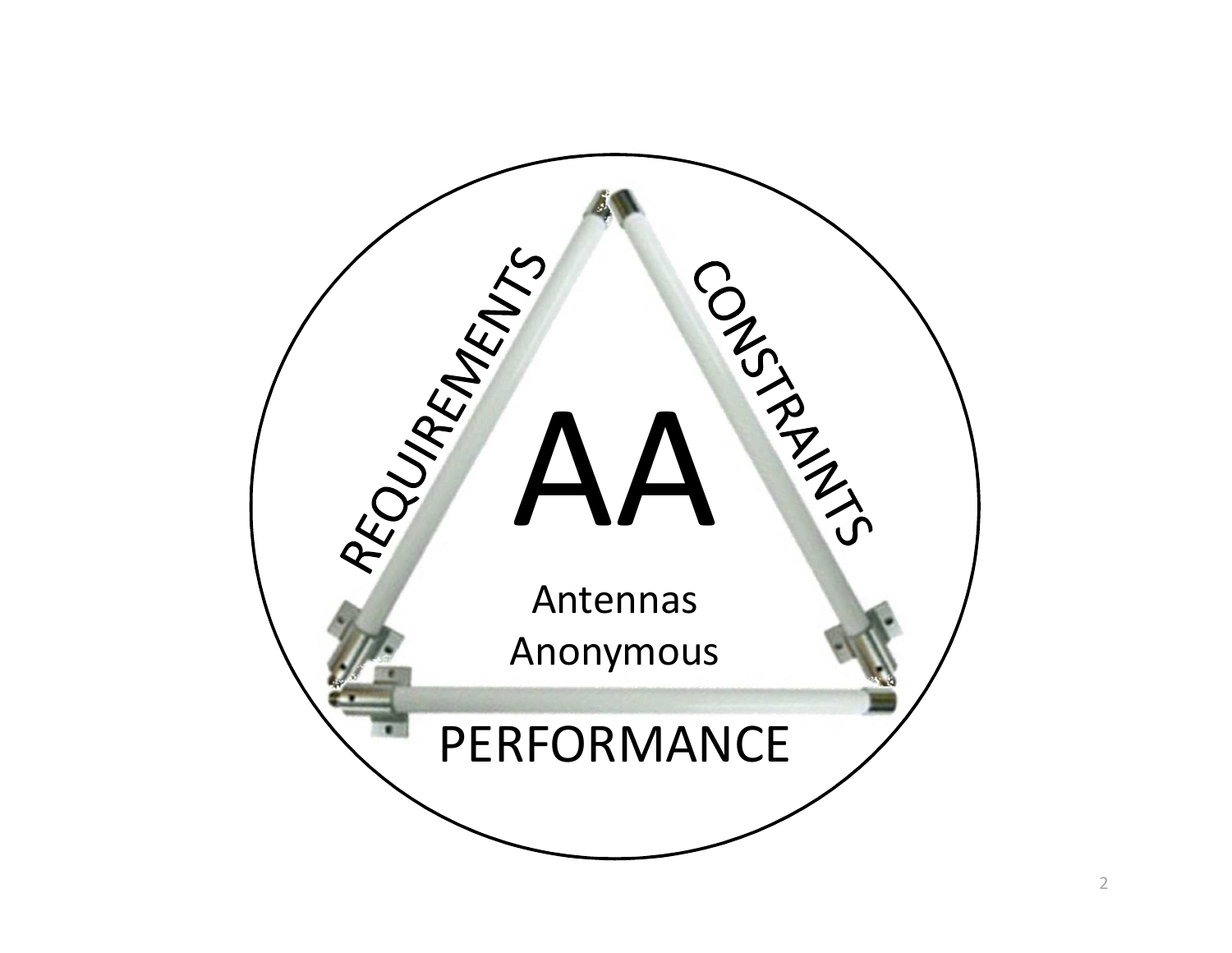

# Hi, My Name is Jasonand I'm a Wi-Fi EngineerIt's been **3 days** since my last deployment of Bad-Fi

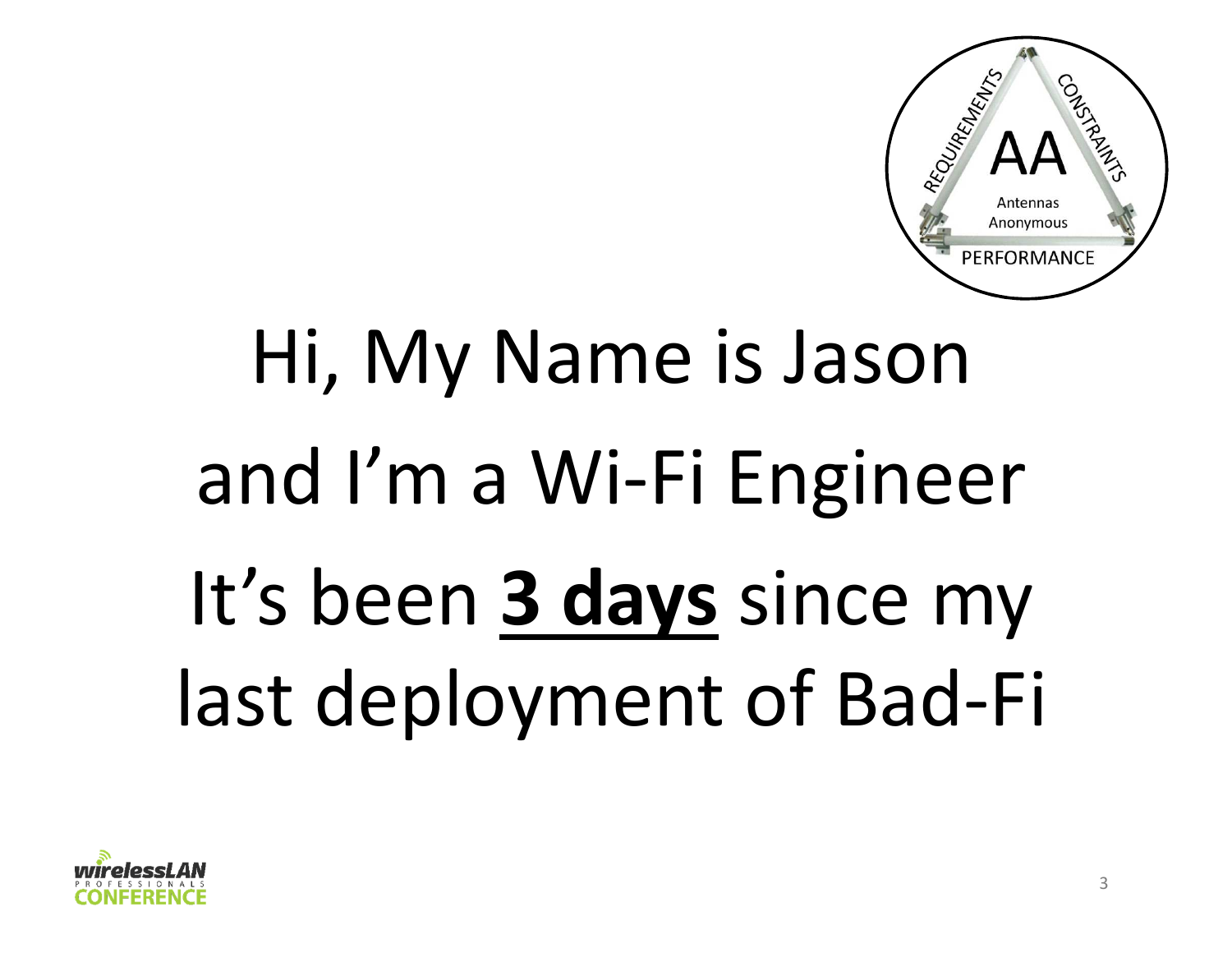# **Deploying Wi-Fi in the Real World**

**Admit we are powerless to deploy the "Right Way"**

- Customer Ignorance
	- Lack of understanding of RF
	- Lack of understanding of how Wi-Fi works
- Customer Conflicting Priorities
	- Aesthetics
	- Budget
	- $\blacksquare$  Time
- Customer Poor Articulation
	- $\blacksquare$  Requirements
	- Constraints

*"Haven't you heard the phrase 'The customer is always right?'…The customer is always an @\$\$h0le!!"*



*-- Kevin Smith, Mallrats (1995)*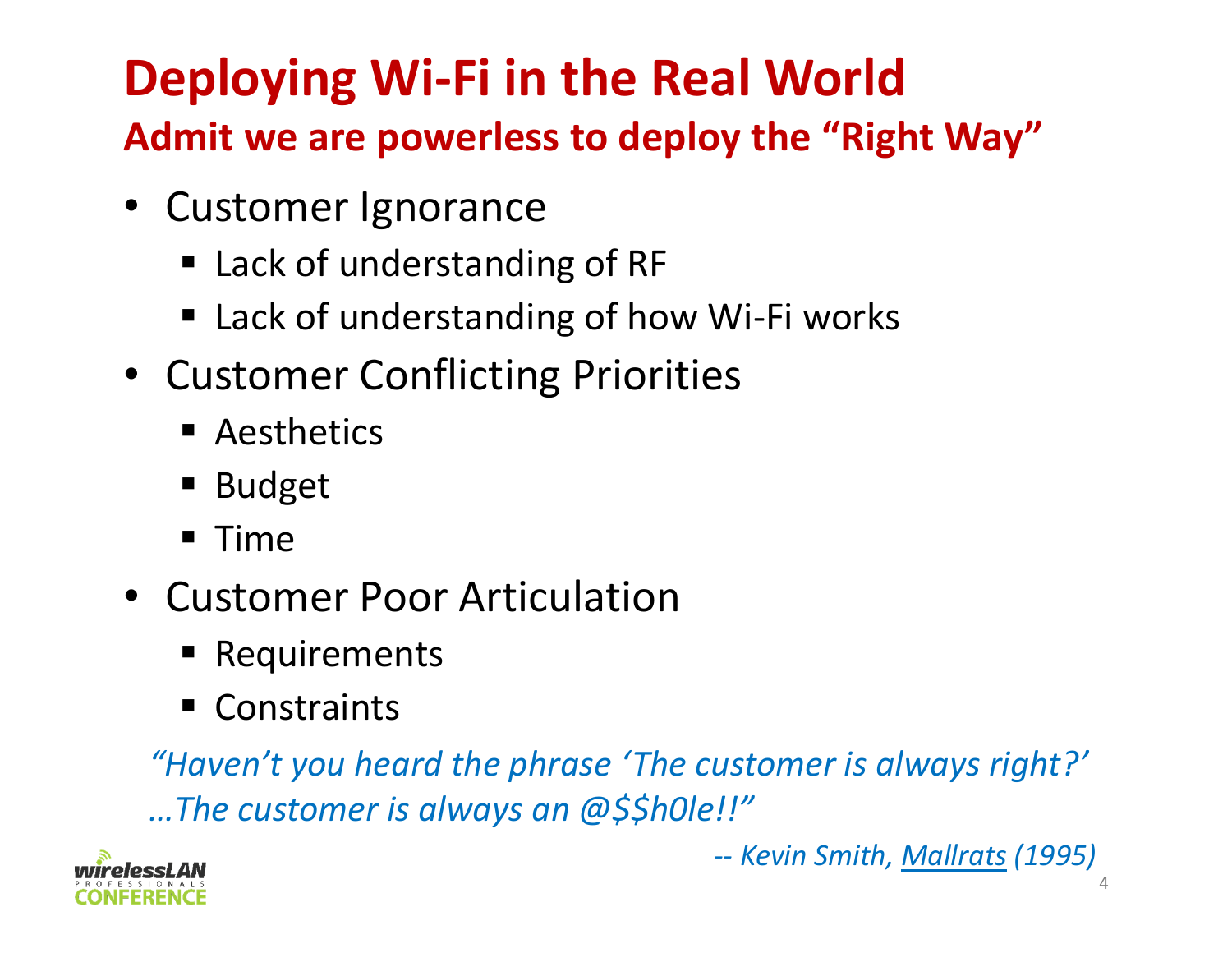# **Deploying Wi-Fi in the Real WorldBut it isn't just the customers…**

- •**A**rrogant
	- We are highly trained Wi-Fi engineers
	- We've been doing this forever, and we know better than everyone else
- •**B**iased
	- Choose the vendor equipment we prefer (or work for)
	- Don't always choose the vendor equipment that is most appropriate for the job
	- Commercial pressure to sell "more" vs. sell "right"
- •**C**heat
	- ■ Take shortcuts, especially if we're not getting paid

*"The fault, dear Brutus, is not in our customers, but in ourselves, that we deploy Bad-Fi."*

> *-- William Shakespeare, Julius Caesar Act 1, Scene 2 (basterdized)*

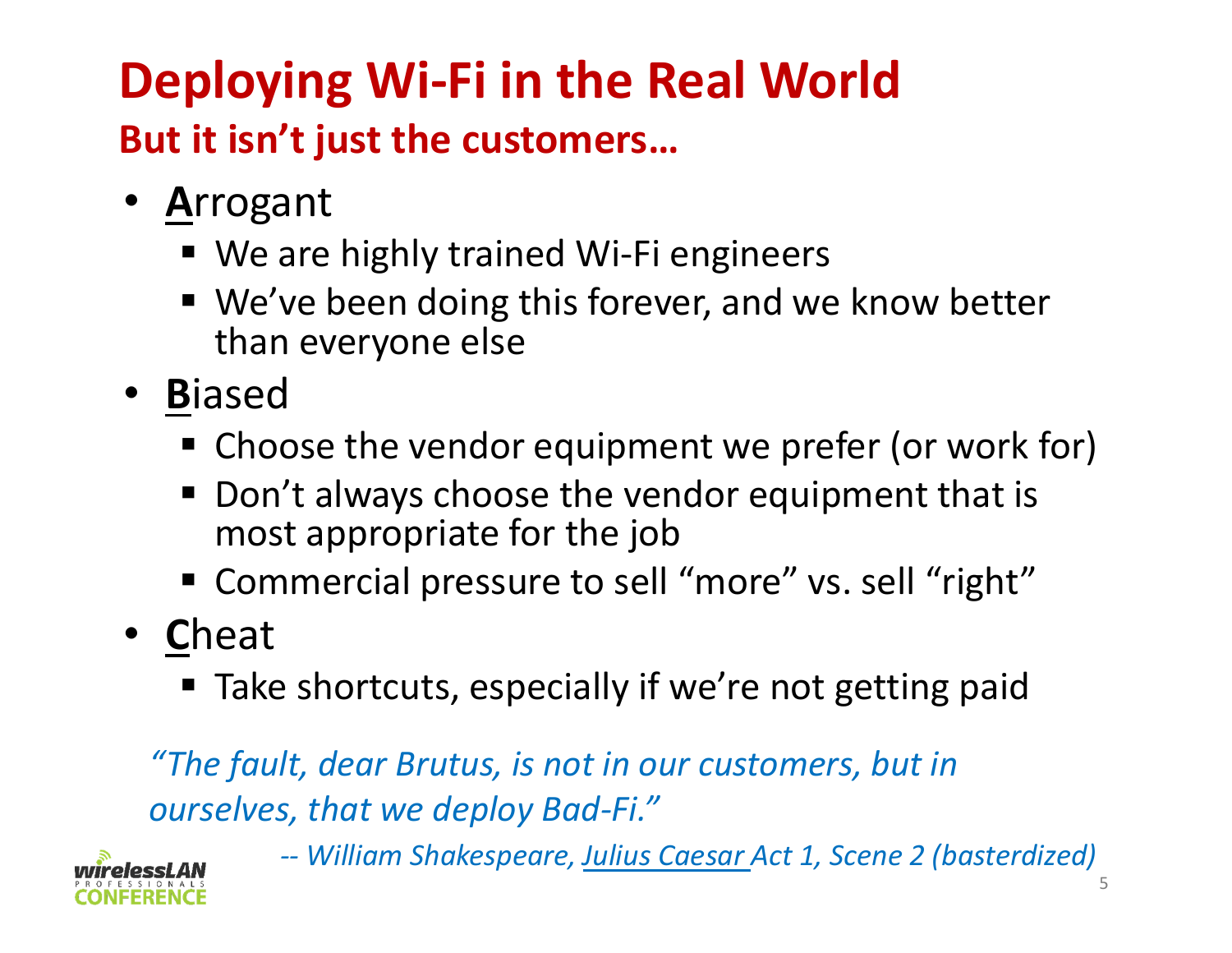# **Deploying Wi-Fi in the Real World**

**Step 1: Gather Requirements and Constraints**

- Really hard to do in practice
- Requirements are fluid
	- $\blacksquare$  How are the requirements changing during the project?
	- How are the requirements going to change over the life of the network?
	- Many requirements are unstated or assumed
- Customer doesn't always know
	- What are the building materials made of?
	- How is the network going to be used  $(\# /$  type of devices, applications, etc.)?

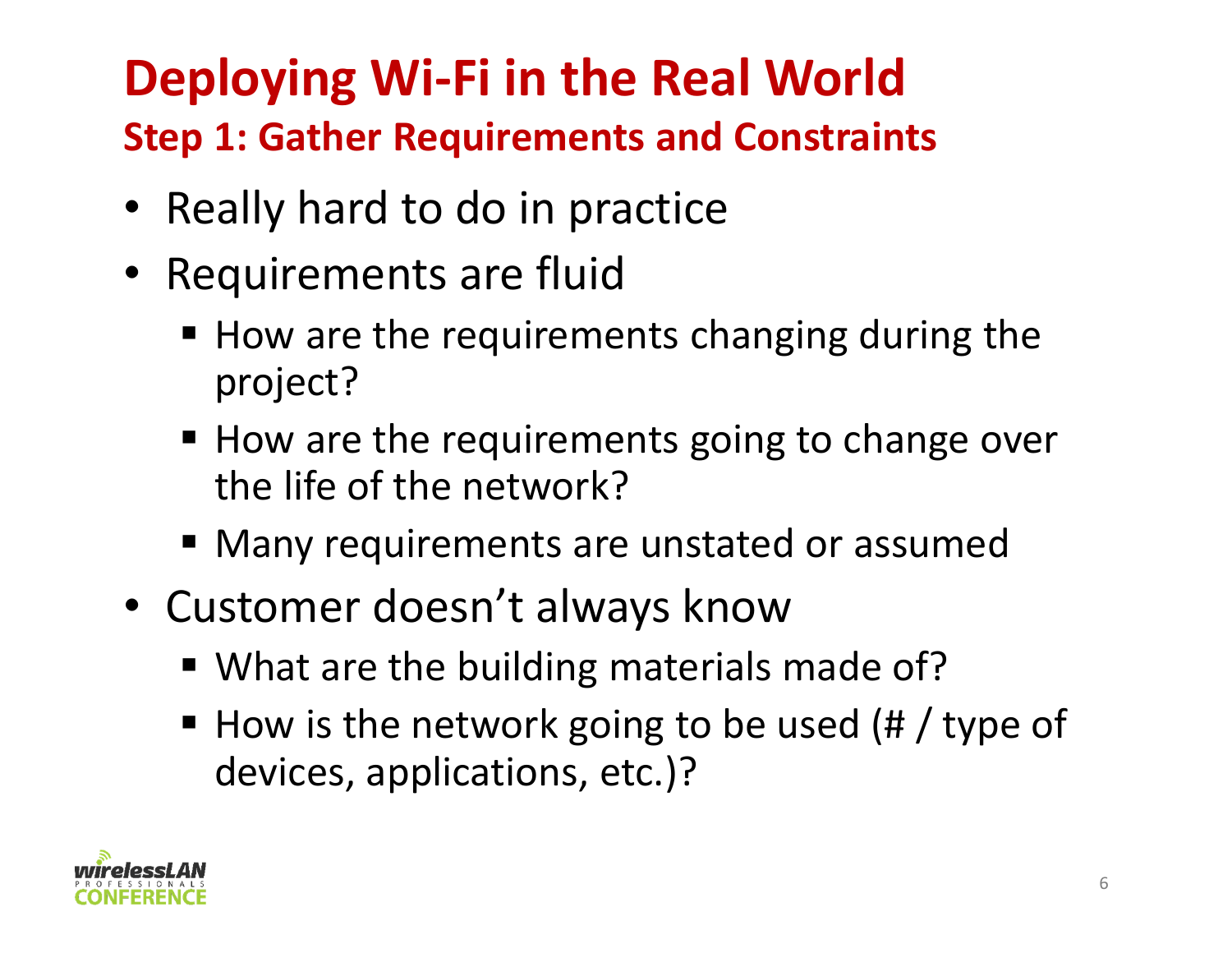# **Deploying Wi-Fi in the Real World**

#### **Step 2: Perform a Predictive Design**

- This is not a "survey"
- $\bullet$  Oversimplification of environment
	- Guess at the types of walls
	- Often don't draw in everything (e.g. bathrooms / closets)
	- Guess at absorption and reflectivity on each band
	- Cannot account for actual environment (e.g. furniture, appliances, etc.)
	- What about external interference?
- Oversimplification of deployment constraints
	- Can wiring be run to those specific locations?
	- Will the installer deploy based to your specs?

*"Garbage in. Garbage out."*

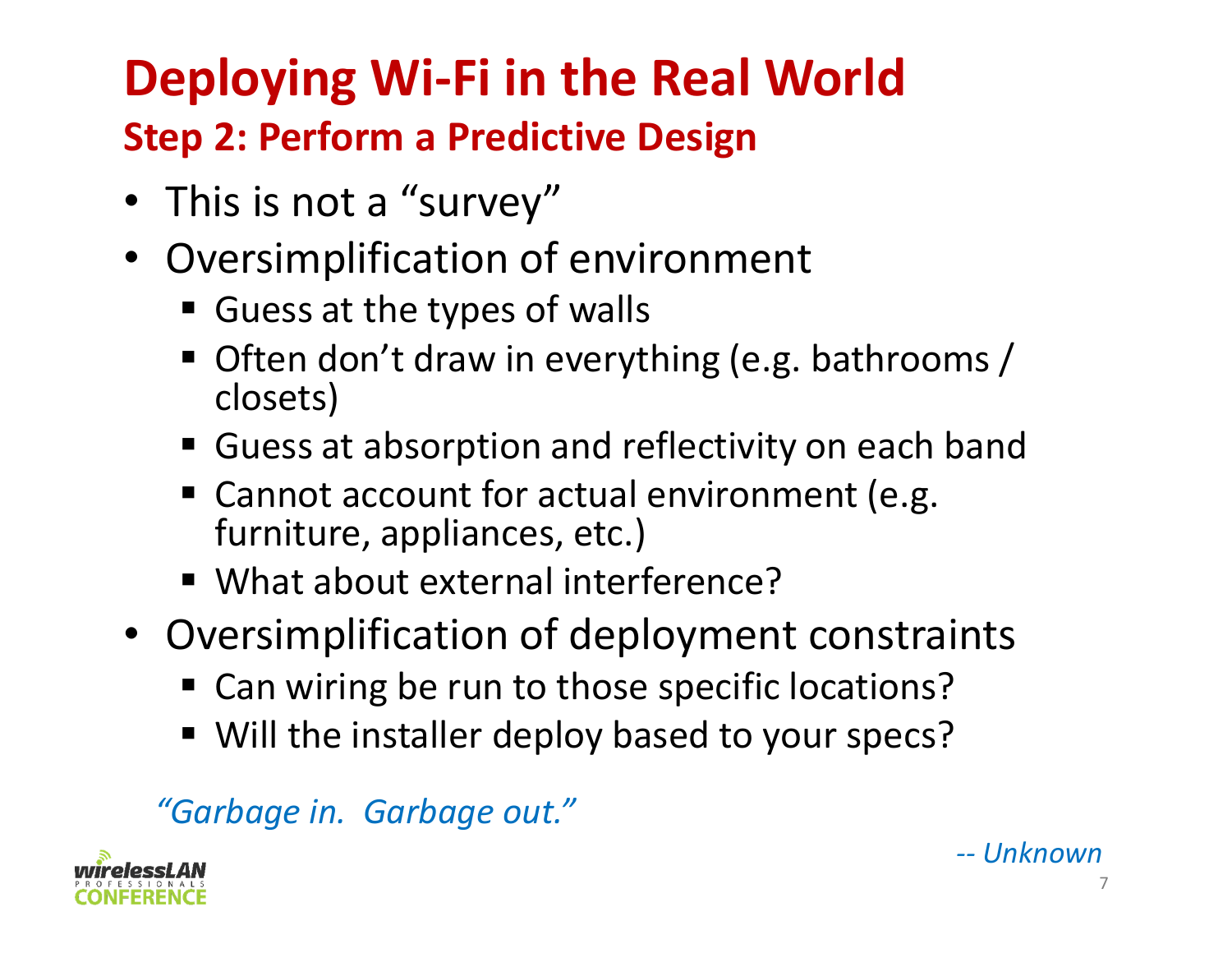## **Deploying Wi-Fi in the Real WorldStep 3: Perform a Pre-Deployment Site Survey**

- Not Commonly Done
	- Especially true in SMB
	- Survey won't happen if nobody pays for it
- Installer Limitations
	- Are the right tools available?
	- Does the installer have the knowledge to properly use the tools?
- Walkthrough: Discover basics
	- IDFs
	- Cabling paths

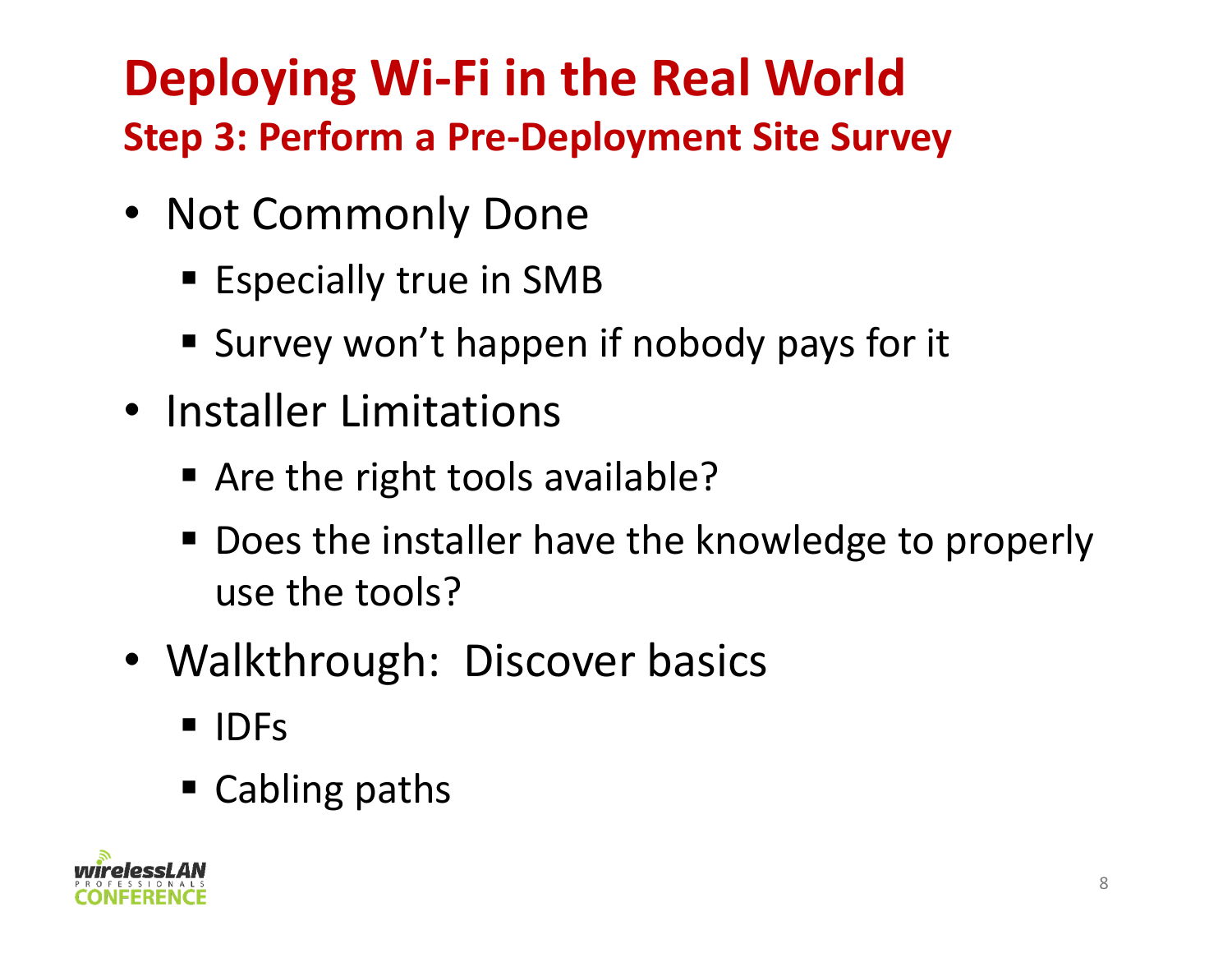## **Deploying Wi-Fi in the Real WorldStep 4: Perform the Installation**

- Deploying to spec
	- Will the installer cut corners and move your APs?
	- Will the installer follow your carefully planned channel and transmit power scheme?
- Cabling
	- Can wiring be run to those specific locations?
	- Are all the cables validated?
	- Are all of the connectors properly seated?
- Environment
	- Has it changed since the design was done?

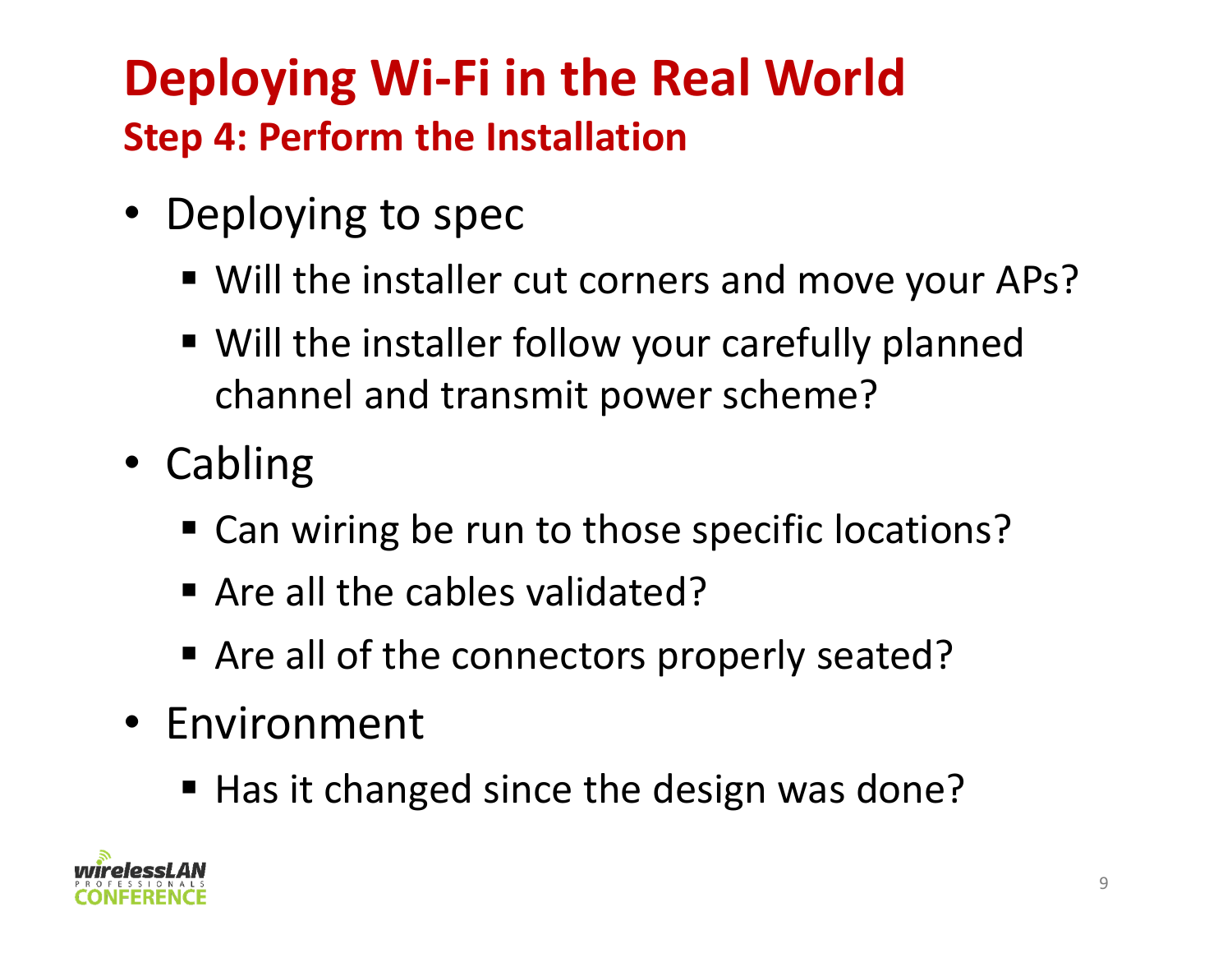### **Deploying Wi-Fi in the Real WorldStep 5: Perform a Post-Deployment Site Survey**

- Again, Not Commonly Done
	- Survey won't happen if nobody pays for it
	- Often in a rush to finish the job
- Installer Limitations
	- Are the tools and knowledge available?
- Test for Basics
	- $\blacksquare$  Internet connectivity
	- **Wireless coverage**
	- Spot check not rigorous
- If there is a problem?
	- Are APs going to get moved or added after install?

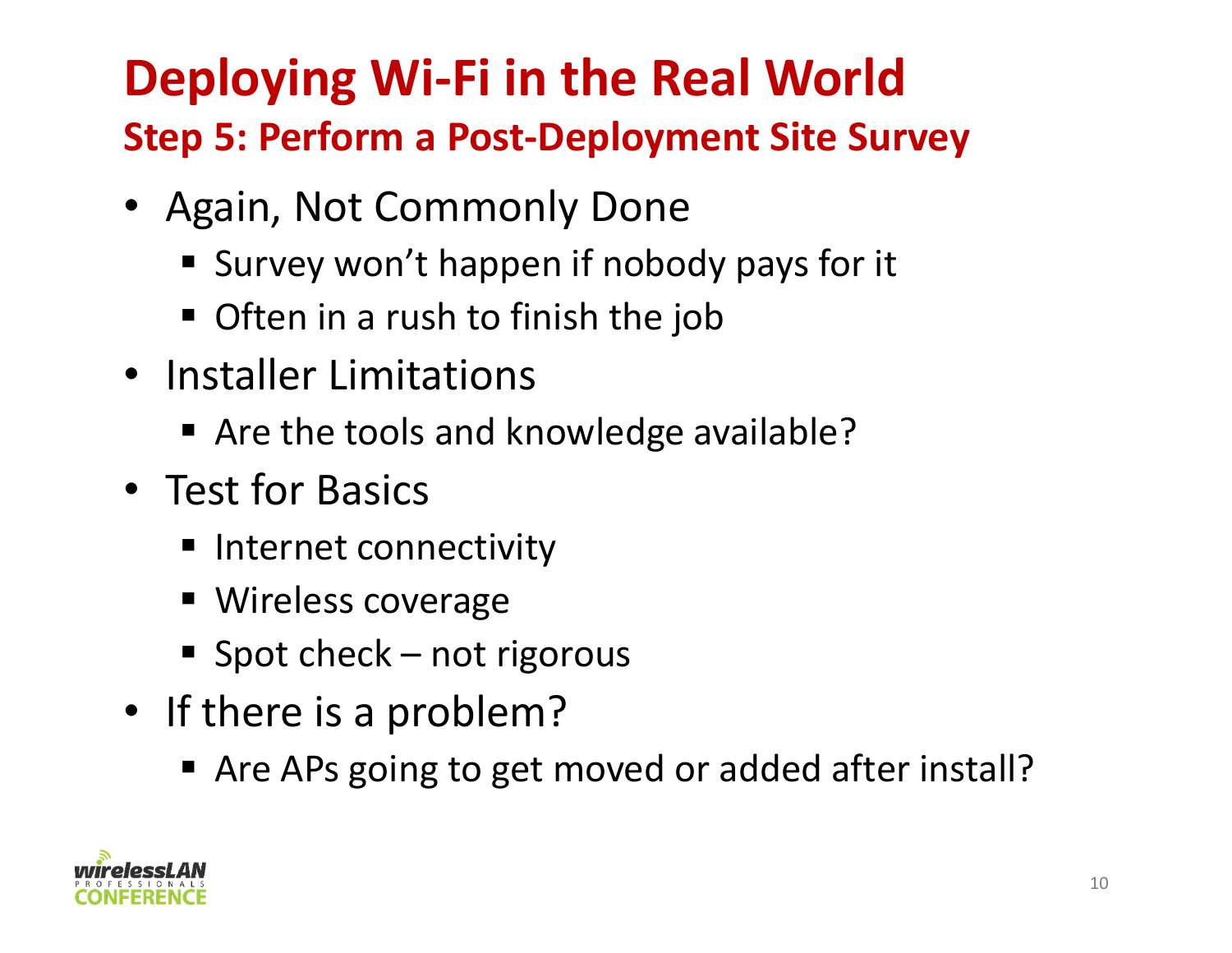## **Deploying Wi-Fi in the Real WorldWhat can we do as Wi-Fi Engineers?**

- •• Place the APs randomly, and let RRM just figure it all out for us
- •• Blame it on those ill-defined MU MIMO algorithms
- •• Wait until 802.11ax comes out, and retire to @wirednot's farm for a simpler life

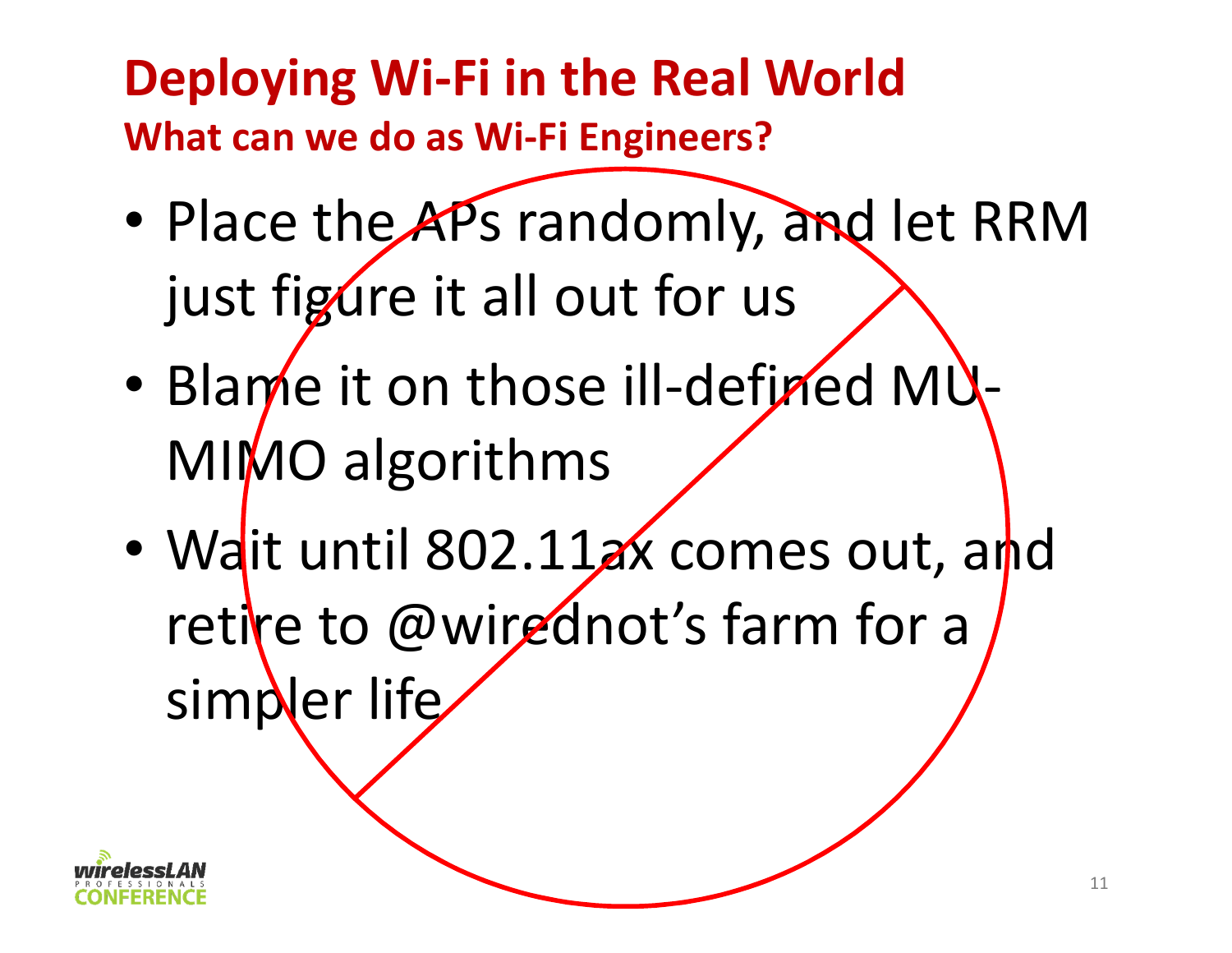## **Deploying Wi-Fi in the Real WorldWhat do we do as Wi-Fi Engineers?**

- The Best We Can
- Standardize, Standardize, Standardize
	- **Set of preferred equipment (APs, switches, routers,** controllers, etc.) for particular applications
	- Adapt / be flexible based on known requirements & constraints
- Build a Robust Design
	- **Design to unstated requirements**
	- Follow best practices
	- Build in margin / excess capacity
- Keep Learning and Refining our Craft!

*"Failure is not an option."*





12